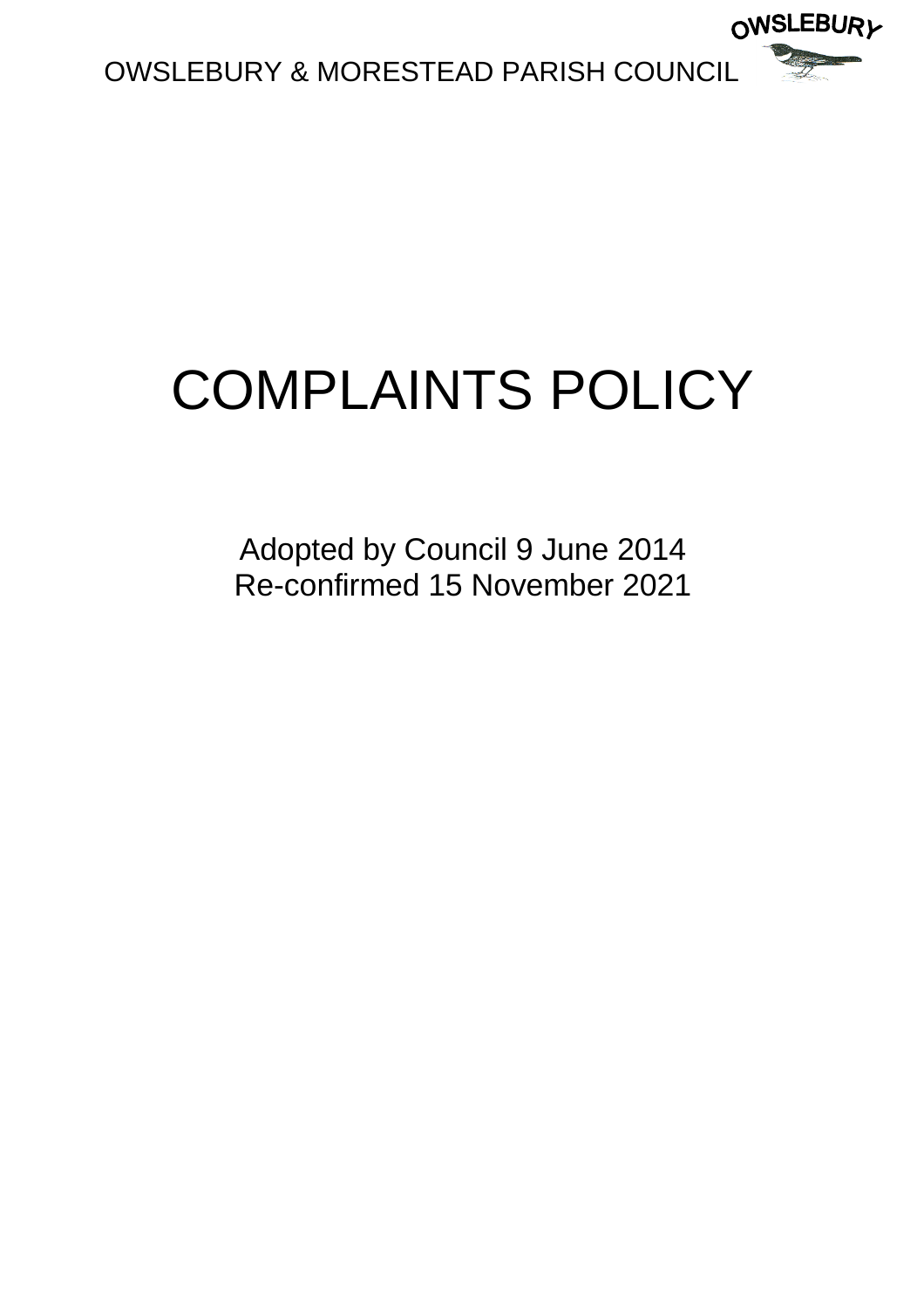OWSLEBURY & MORESTEAD PARISH COUNCIL



### **Objective**

**The Council objective is to fulfill its statutory objectives in an efficient, cost effective and civil manner, and to seek to influence other statutory bodies and agencies for the benefit of parishioners in relation to those services which fall outside the Council's statutory remit. On occasion parishioners may feel the Council has not met these goals and the objective of the complaints policy is to put things right when they go wrong, and to ensure that mistakes do not recur in the future.**

#### **What constitutes a complaint?**

A complaint is an expression of dissatisfaction by one or more members of the public about the Parish Council's action or lack of action or about the standard of a service delivered by the Council. The complaint may relate to an action taken or a service provided by the Council itself or a person or body acting on behalf of the council.

#### **How to complain**

- o **Verbal complaint** these should be to the Clerk of the council and can be either as a simple phone call or in person. This type of complaint would be to report some minor matter or need for repair to property owned or operated by the Council. A verbal complaint will normally be dealt with directly by the Clerk without any need for a response. A written record of the complaint will be made, noting the name and contact details of the complainant and the nature of the complaint. If you are not satisfied with the Clerk's response, you should put you complain in writing – please refer to the paragraph below. You may make a complaint to the Chairman or any other Councillor but under the legislation governing parish councils a Councillor has no authority to act as an individual and must refer the matter to the Clerk.
- o **Written complaint** to register a written complaint please obtain & complete a copy of the P a r i s h C ouncil's *complaint form* with any other information you wish to provide to support your complaint. This should be addressed to the Clerk unless the complaint concerns the Clerk. In this instance the complaint should be sealed and addressed to the Chairman of the Council and clearly marked "Council Chairman - Private and Confidential". Written complaints would be for matters of a serious nature and will be reported to the Parish Council even if they are resolved before the Council meets. The Clerk or the Chairman, as relevant, will bring any written complaint which cannot be settled to the next meeting of the Council and will notify you of the date on which your complaint will be considered.

If the complaint concerns the Clerk, the Council may decide to instigate disciplinary proceeding in accordance with the contractual arrangements with the Clerk and the outcome of those proceedings will be reported to the Parish Council.

The Council's final decision on a complaint will be announced at the Council meeting in public and will be recorded in the Council's minutes. However certain types of Human Resource or other sensitive issues may under certain parts of legislation be exempt from publication.

#### **Nature of a complaint**

Before making a complaint it is important to contact the Clerk to ensure Owslebury Parish Council is the responsible body to handle the complaint.

The way in which a complaint is handled is dependent on the nature of the complaint; different types of complaint will be handled in different ways.

The following table summaries how different types of written complaint may be handled by the Council.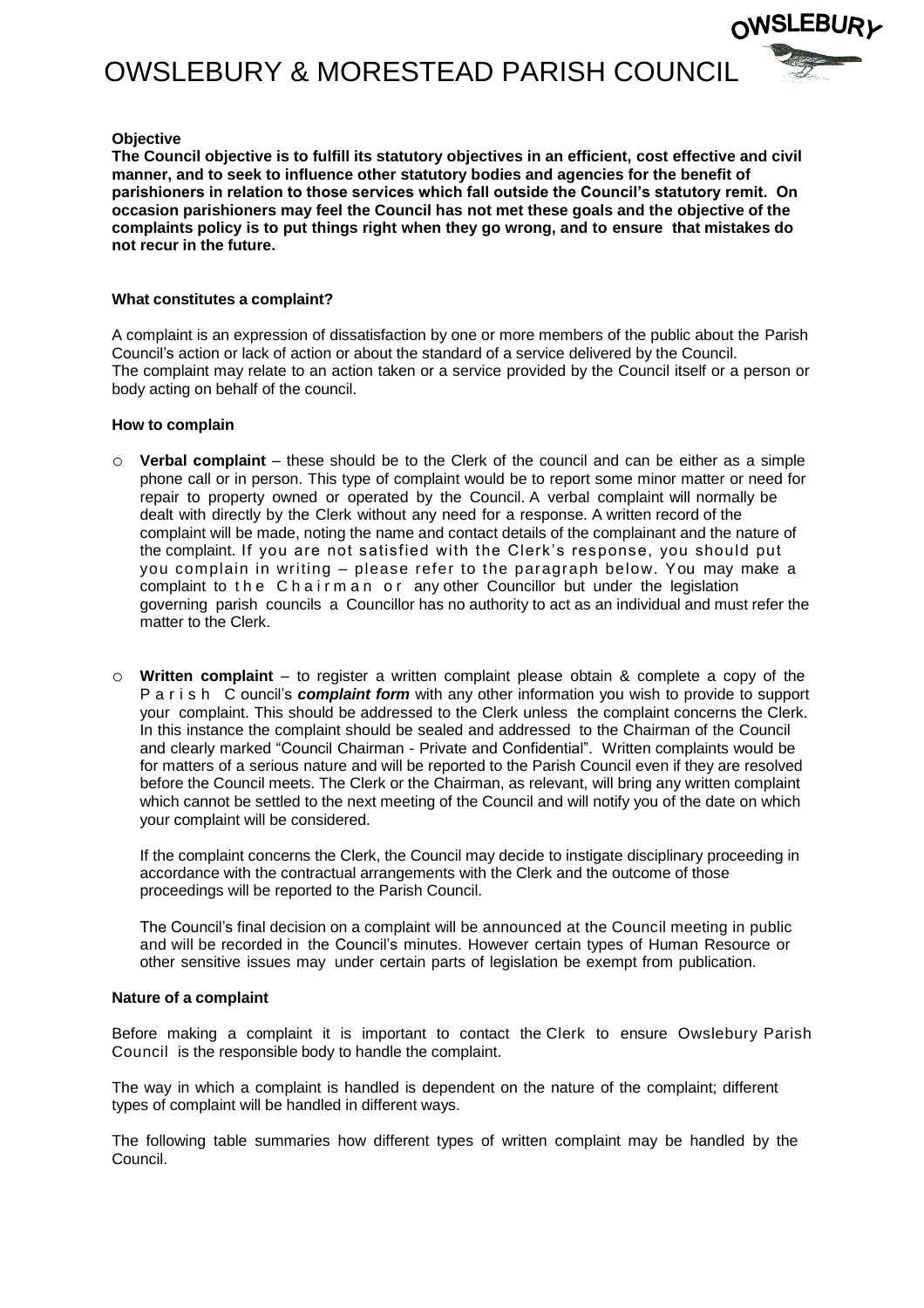

# OWSLEBURY & MORESTEAD PARISH COUNCIL

| Nature of the<br>complaint                                    | How to complain                                                                                                                                                                                                                                          | Who to complain to                                            | Who will deal with<br>your complaint                                                                                                                                                            |
|---------------------------------------------------------------|----------------------------------------------------------------------------------------------------------------------------------------------------------------------------------------------------------------------------------------------------------|---------------------------------------------------------------|-------------------------------------------------------------------------------------------------------------------------------------------------------------------------------------------------|
| Council<br>processes<br>O<br>procedures<br>O<br>services<br>П | The Clerk will provide<br>you with a Complaint<br>Form.<br>Complete the form and                                                                                                                                                                         | The Clerk.                                                    | You will receive a<br>written reply from the<br>Clerk.<br>The matter will be                                                                                                                    |
|                                                               | add any other relevant<br>evidence to support<br>your complaint.                                                                                                                                                                                         |                                                               | reported to the Council<br>and may have been<br>debated by the council<br>at a Council meeting<br>and if so the Clerk's<br>response will be based<br>on the decision of the<br>Council.         |
| Financial<br>$\Box$<br>irregularity                           | The Clerk will provide<br>you with a Complaint<br>Form.<br>Complete the form and<br>add any other relevant<br>evidence to support<br>your complaint.                                                                                                     | The Clerk/Responsible<br>Financial Officer of the<br>Council. | The matter will be<br>reported to the Council<br>and the<br>Clerk/Responsible<br><b>Financial Officer</b><br>Council will endeavour<br>to provide an<br>explanation.                            |
|                                                               |                                                                                                                                                                                                                                                          |                                                               | If you are not satisfied<br>you can report the<br>matter to the External<br>Auditor.                                                                                                            |
| Conduct of<br>Ω<br>the Clerk                                  | In writing sent to the<br>Chairman, it should<br>sealed<br>be<br>and<br>marked "private<br>&<br>confidential"                                                                                                                                            | Chairman                                                      | The complaint may be<br>resolved or escalated<br>and be treated as an<br>internal disciplinary<br>matter to be dealt with<br>under the Council's<br>employee disciplinary<br>procedure.         |
|                                                               |                                                                                                                                                                                                                                                          |                                                               | In the event that the<br>matter escalates the<br>Council will provide a<br>copy of the disciplinary<br>procedure on request.                                                                    |
| Criminal activity<br>O                                        | In writing, including any<br>relevant evidence to<br>support your concern.                                                                                                                                                                               | The police.                                                   | The police.<br>Depending on severity,<br>the matter may go to<br>court.                                                                                                                         |
| Conduct of a<br>$\Box$<br>Councillor                          | This type of complaint<br>needs to be referred in<br>writing to the<br>Monitoring Officer at<br><b>Winchester City</b><br>Council, as Owslebury<br>Parish Council has no<br>power to investigate<br>the conduct of one of<br>its own elected<br>Members. | The Monitoring Officer<br>at Winchester City<br>Council.      | The Monitoring Officer.<br>Matters may be lengthy<br>if an investigation is<br>undertaken.<br>The matter may be<br>referred for<br>consideration by the<br><b>Local Standards</b><br>Committee. |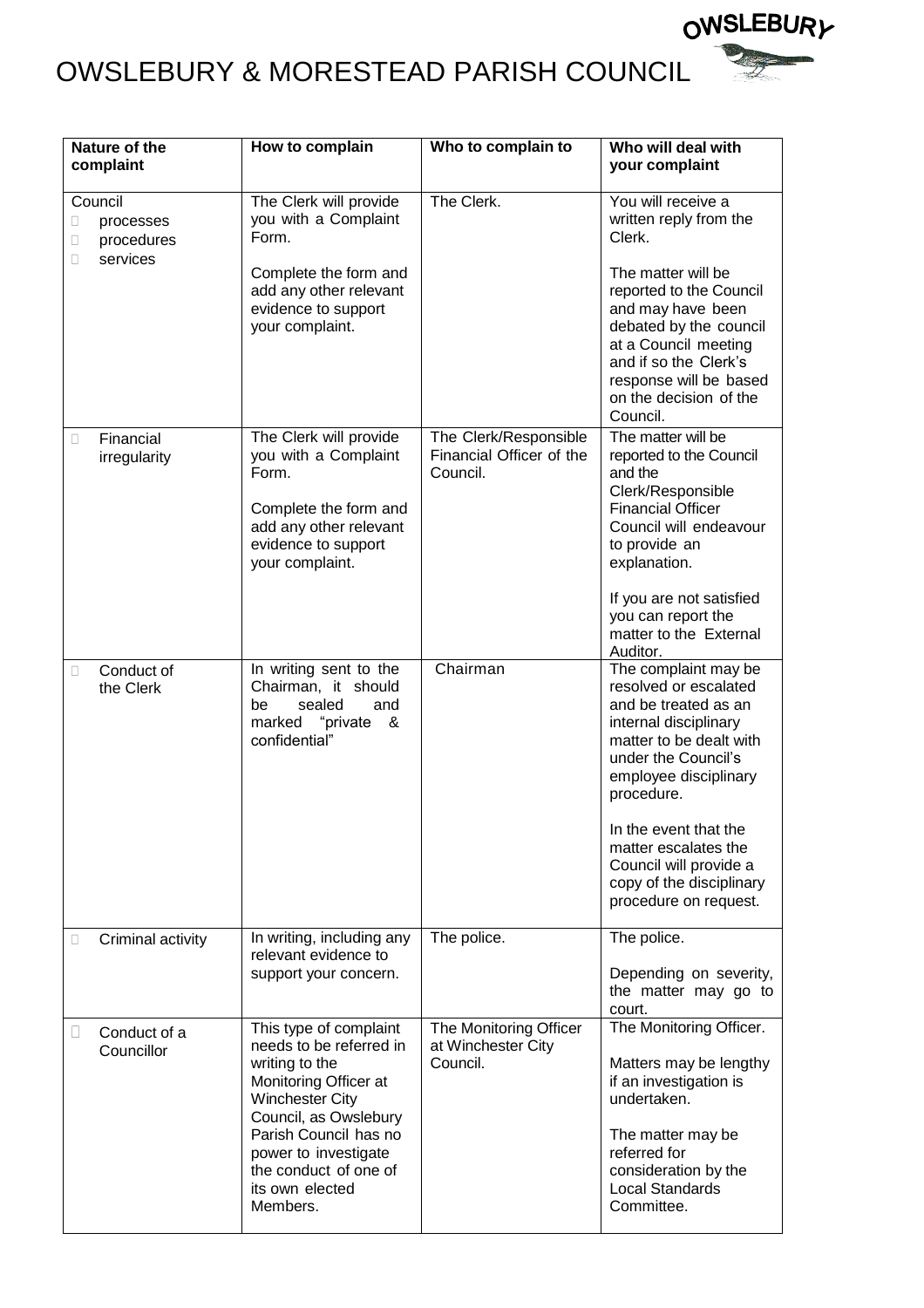OWSLEBURY & MORESTEAD PARISH COUNCIL



# **OWSLEBURY PARISH COUNCIL**

# **Complaint Form**

## **Clerk and Responsible Financial Officer: Juanita Madgwick**

Address: PO Box 783 Winchester SO23 3RD Email: owsleburyparishcouncil@gmail.com

|           | Date                                          |  |
|-----------|-----------------------------------------------|--|
| Your Name |                                               |  |
|           | Address                                       |  |
|           |                                               |  |
|           |                                               |  |
|           |                                               |  |
|           |                                               |  |
|           | Postcode                                      |  |
|           | Daytime phone number                          |  |
|           | Evening Phone number                          |  |
|           |                                               |  |
|           | Nature of Complaint - please give details of: |  |
|           | 1.<br>What you wish to                        |  |
|           | complain about to                             |  |
|           | the parish council.                           |  |
|           |                                               |  |
|           |                                               |  |
|           |                                               |  |
|           |                                               |  |
|           |                                               |  |
|           | 2.<br>When & where the                        |  |
|           | situation took place                          |  |
|           | including if                                  |  |
|           | possible details                              |  |
|           | such as time, day,                            |  |
|           | date & location.                              |  |
|           |                                               |  |
|           |                                               |  |
|           | The names & if<br>3.                          |  |
|           | possible contact                              |  |
|           | details of any                                |  |
|           | others involved.                              |  |
|           |                                               |  |
|           |                                               |  |
|           |                                               |  |
|           |                                               |  |
|           | In your opinion,<br>4.                        |  |
|           | what action or                                |  |
|           | decision would                                |  |
|           | resolve the matter.                           |  |
|           |                                               |  |
|           |                                               |  |
|           |                                               |  |
|           |                                               |  |
|           |                                               |  |